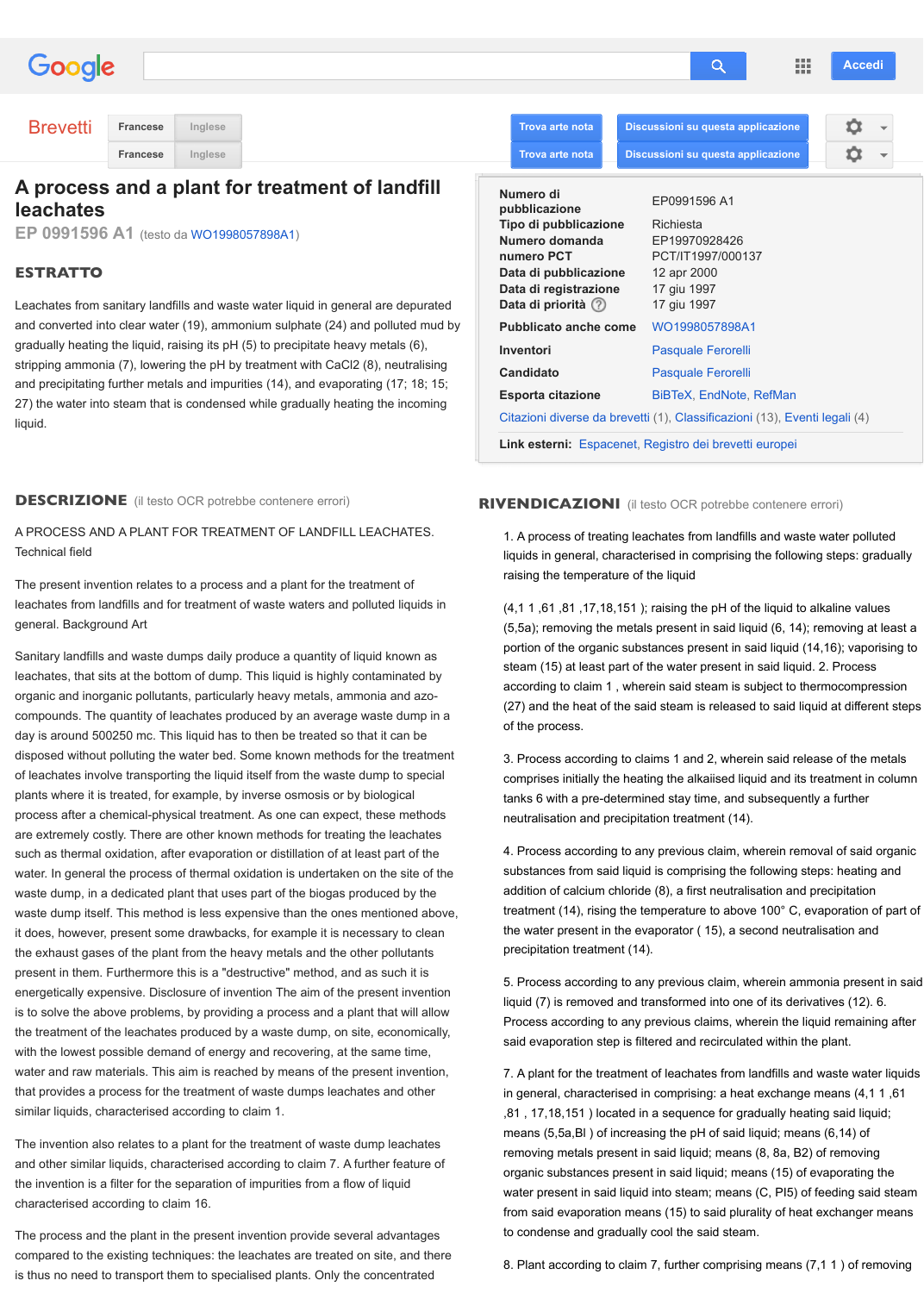ammonia from said liquid and means (12, 13) of transforming said ammonia into ammonium sulphate.

9. Plant according to claim 8, wherein said means for the removal and transformation of the ammonia include a stripping column (7) with plates (73), a mixing reactor (12) with sulphuric acid and a gas washing tank (13), said column, reactor and tank being connected to a vacuum source (PI10).

10. Plant according to claim 9, wherein said column (7) is mounted on the head of a reactor (8), said reactor being connected with a source of steam (83,F) and with a tank (8a) containing a solution of calcium chloride.

1 1. Plant according to any claim 7 to 10, wherein said means of metal removing includes at least two column tanks (6) provided with an internal interspace (61 ) and means (63) of feeding the liquid located on the head of said interspace.

12. Plant according to any claim 7 to 1 1 , further comprising at least two tanks (14) of neutralisation and precipitation of metals, organic substances and impurities. 13. Plant according to any claim 7 to 12, wherein said means of evaporating the water from said liquid includes a boiler (17), a heat exchanger (18), an evaporator (15) and a turbomachine (27), the outlet of said turbomachine being connected with the said heat exchanger (18). 14. Plant according to claim 13, further comprising a filter (16) for separation of impurities, said filter being connected downstream to said evaporator.

15. Plant according to claim 14, wherein the said filter (16) include a casing (161 ) and a number of truncated cone elements (163) with decreasing diameter in the direction of the flow of the fluid, said elements defining an internal area (166) and an external area (167) and a plurality of ascensional passages from said internal area to said external area.

16. A separator for the separation of impurities from a liquid, characterised in that it includes a casing (161 ) and a number of truncated cone elements (163) with decreasing diameter in the direction of the flow of the liquid, said elements defining an internal area (166) and an external area (167) and a plurality of ascensional passages from said internal area to said external area.

sediments will periodically be taken to special plants. Furthermore the invention allows to recover products of high agronomic value that can be utilised in agriculture; on the one hand, the process obtains ammonium sulphate by transformation of the nitrogen compounds in ammonia and by total stripping of the ammonia. One the other hand it produces water close to the de-mineralised quality, through a combined process of total evaporation, after removal of metals, ammonia and organic substances. A further advantage is provided by the possibility of eliminating gas emissions, deriving from combustion, in the atmosphere, contrary to existing techniques. The heating of the liquid is, in fact, produced via progressive heat transfer from the condensed steam to the cold liquid and by using a small boiler and a turbo machine. Brief description of Drawings

The invention will now be described in greater detail with reference to the enclosed drawings, that have an illustrative, and not limiting, function, where:

- fig.l is a schematic plan of a plant according to present invention;

- fig.2 and 3 are enlarged, partial and complementary views of the plant in fig.l ;

- fig.4 and 5 are enlarged sectional views of components of means of stripping ammonia;

- fig.6 is a sectional view of a filter according to the invention; and

- fig.7 is an enlarged view of a feature of the filter in fig.6. Best Mode of carrying out the Invention

The plant (fig.1 -3) includes leachate stocking tanks A connected trough a line B to a heat exchanger 4. To the latter condensed water, obtained with the condensation of the steam, as explained below, arrives trough a line C. Before the heat exchanger 4 there are provided a filter 1, a volumetric meter 2 and a butterfly valve 3, usually closed, operated by a single-acting pneumatic actuator. The line B exiting from heat exchanger 4 includes pump devices Pl l and is connected to reactor 5 which is provided with means for feeding an alkalinizating solution, usually NaOH, from tank 5a.

As better visible in fig .2, tank 5a is connected to reactor 5 trough circuit Bl that allows the circulation of liquid and alkali solution until the required pH (around pH 1 1-12) is reached. A pump PI9 is provided for such re- circulation. An ammonia condenser is located internally to reactor 5 to transfer heat from gaseous

ammonia to the liquid circulating in reactor 5. The outlet of the reactor 5 is connected through line B (the leachates line) to a pair of column tanks 6 for the precipitation of the metals. A proportional flow rate valve VM-1 regulates the flow of the alkalinised leachates to column tanks 6. These tanks are provided with a water jacket 62 through which condensate warm water from line C circulates. Internal to these tanks interspace 61 extends vertically along the vertical walls of the tank; the higher end of interspace 61 is welded to tank 6 whilst the lower end is open. In correspondence with the higher end, closed, of the interspace a hollow ring drilled, i.e. a toroid is located, connected to line B for feeding the liquid to the tanks themselves. The outlet of the tanks is located at their upper end and is connected through line B to the means of removing, via stripping, the ammonia. This means comprises a tower 7 placed on the top of a reactor 8 and connected to it. Tower 7 (fig.4) includes a circular drilled ring, 71 , for distribution of the liquid arriving from line B. This ring is placed on the higher portion of the tower, spaced from the overhead outlet 72 for evacuation of the gaseous ammonia. Below the ring 71 a series of plates 73, preferably made out of wire cloth, are placed in an oblique position respect the horizontal axis in order to fractionate the liquid falling by gravity along the column 7 once it has come out from ring 71. The tower 7 is connected through line N to a vacuum pump PI10. On the line N are placed, in sequence and before the vacuum pump PI10, a condenser 1 1 , immersed in reactor 5 to transfer heat to the liquid circulating in said reactor, a reactor 12 for reaction with sulphuric acid and transformation of ammonia in ammonium sulphate, and a tank 13 were the gases arriving from reactor 12 are washed with water (for example water treated by the plant itself). Line N exiting from reactor 12 extends to tank 24, where the ammonium sulphate produced is collected and stocked.

Reactor 8 is provided with an external interspace 81 connected with the line C for the condensate water and an internal body 82 in which are present steam feeding means 83 and means 84 of feeding a solution of CaCI<sub>2</sub> arriving from tank 8a along line B2. The devices 83 and 84 are preferably toroids, that is to say drilled circular rings. As with reactor 5, reactor 8, too, is provided with re-circulation line B2 and pump, valves and a Ph-meter, so as to obtain an optimum mixture of the calcium chloride with the leachates. Downstream reactor 8 are provided means for ionic neutralisation and precipitation of traces of metals, organic substances and impurities still present in the liquid.

In the preferred realisation showed, these devices consist in a pair of tanks 14 in which impurities are separated from the liquid and sediment as mud on the bottom. Such tanks are commercially available from, for example, New Sun srl (Milan -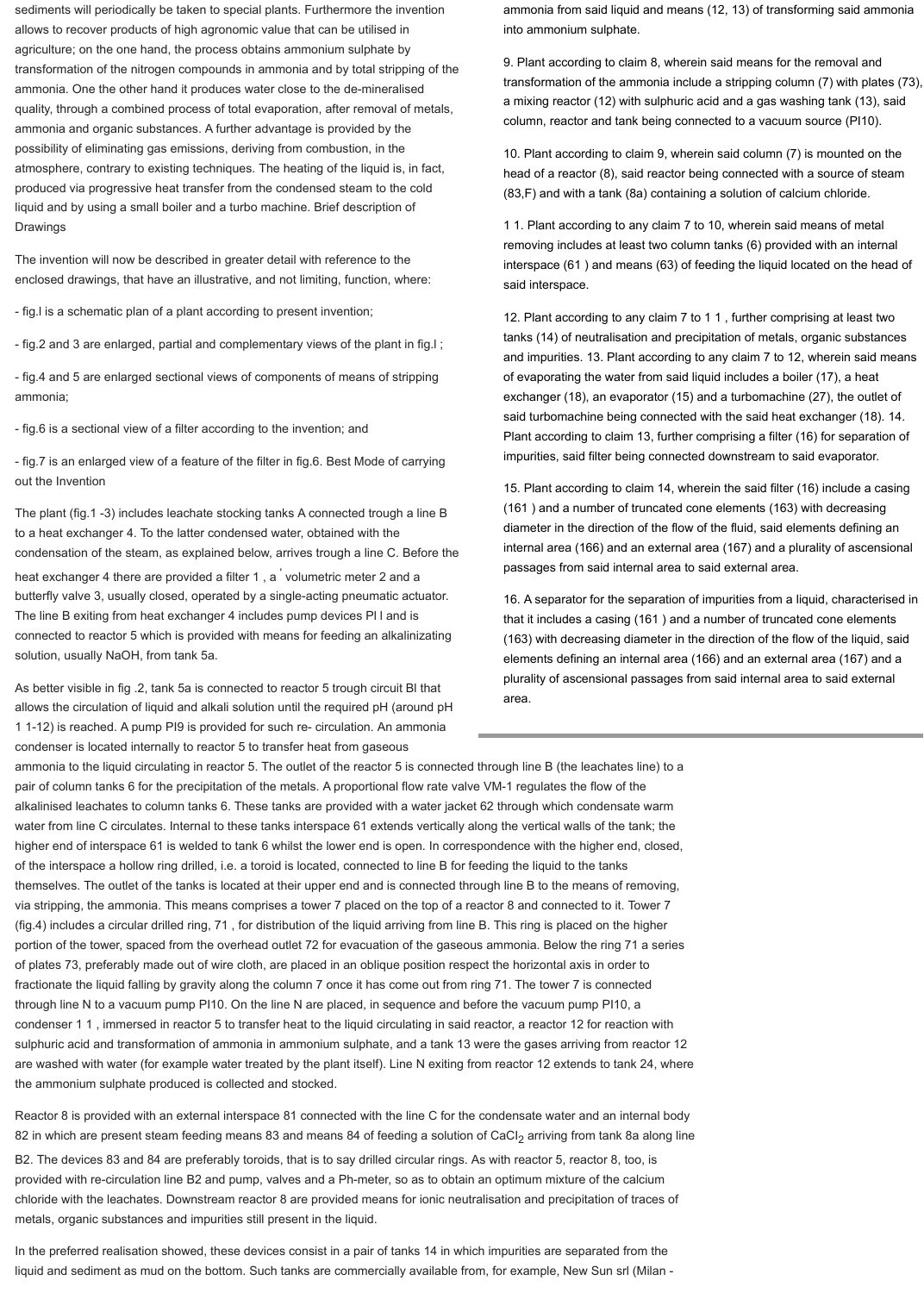Italy), who sells them under the commercial name of Scherman Wasser. Suitable tanks are disclosed also in Italian patent n. 20802-A/83 filed 27 April 1983. Line B, with pump PI2, connects the outlet 85 of reactor 8 with branch Dl of line D of primary circuit for heating and evaporation, which includes boiler 17, heat exchanger 18, evaporator 15, turbomachine 27 and filter 16. The rate of flow of the liquid along the line D should preferably be 15-20 times greater than that of the leachates entering the plant and the temperature should not be below 95-99° C. The outlet of tanks 14 is connected with said line D, which is provided with a pump PI4 for sending the liquid, substantially depurated, to boiler 17; this boiler can be of any kind available, in the preferred realisation it is an electric one and is provided with means for gradual thermal insertion with five steps of intervention (for example five resistances) and with control devices (not shown) for activating one or more means according to the temperature detected downstream boiler 17. The boiler 17 is connected with heat exchanger 18, whose outlet is connected with evaporator 15 where part of the water present in the liquid is transformed in steam. Evaporator 18 is connected through line E to the turbomachine, or turbocompressor 27, which sucks the saturated steam generated in the evaporator 15 and takes it to its maximum thermal content and to a level of cynetic energy sufficient to win the resistance of the circuit. The temperature of the steam entering the turbomachine 27 is around 105-107° C. and the temperature of the steam exiting is around 140° C. The turbomachine 27 is connected to heat exchanger 18 (that could possibly be placed internally to the evaporator), to one or more heat exchangers immersed in the evaporator 15 and in its interface 151 (line F) and, through line F, to means 83 of feeding steam to reactor 8. The turbomachine is obviously provided with the necessary devices to guarantee that the pressures and temperatures do not exceed the established values.

Since inside the evaporator 15 some impurities are formed due to the oxidising reactions of the organic substances still present in the liquid, the outlet of the evaporator is connected with a filter 16 where the separation between impurities and liquid takes place. A first outlet of the filter, relative to the portion of liquid rich in impurities, is connected to line Dl and to tanks 14, whilst a second outlet relative to the filtered liquid is connected to line D and boiler 17. The filter 16 is a separator of impurities and is shown in greater detail in fig. 6 and 7. The filter includes a casing 161 having an inlet hole 162 at its higher portion. Inside casing 161 a number of truncated cone elements 163 are placed, with decreasing sizes from top to bottom, where a first outlet 164 is placed . The truncated cone elements, fig.7, are partially superimposed, that is to say that the lower extremity of one element 163' is housed within the higher extremity of the element 163" placed below it. These elements are fixed to each other at a plurality of points 165, and between them fissures are provided with a limited aperture generally in the order of 4-6 mm. In practice, elements 163 define inside the casing 161 a funnel-shaped inner area 166 and an external area 167; these areas communicate with each other through the above mentioned fissures, that define ascending communication ways since the liquid has to re-ascend through the fissures to reach the areas 167 from the area 166, as indicated by arrows FF in fig.6. The ratio between the height H of the pile of truncated cone elements 163 and its maximum diameter, which is the diameter of the higher element, is preferably within the range of 1.8:1.0 to 2.2:1.0 and most preferably of about 2:1. The number of truncated cone elements is variable depending on the level of efficiency required for the filter and in general is within the range of 12 to 15 for each linear meter of the pile. Inside the filter 16 there are two circulation of the liquid: a first one tangent towards the outlet 164 connected to tanks 14 and a peripheral one divergent towards the area 167 and the outlet 168 connected to the line D and, through the latter, to the boiler 17. The impurities follow the central tangent of the separator (with a decreasing dynamics) and are sent to tanks 14, whilst the liquid clear of impurities is directed towards the peripheral divergent entering the ascensional ways between the single scaled elements, having passages able to slow down the localised speed. Heat exchanger 18 and interspace 151 of evaporator 15 are connected to line C for feeding the formed condensate, that has a temperature around 95° C or more, to means corresponding to previous steps of the process. More specifically, line C enters interspace 81 of reactor 8 and from here it extends to interspace 61 of precipitation tanks 6, to heat exchanger 4 and eventually to final water collection tank 19. Preferably, an active carbon filtering column 21 and a column 22 containing zeolites are provided, in which the condensate water is passed through before arriving into tank 19. Tank 19 is provided with instruments 25 for the physical chemical control of the water, such as, for example, pH-meters, conductivity and redox detectors and similar ones. Tank 19 is also connected with an outlet 28 and a line H for the utilisation of part of the water treated for internal use within the plant, e.g. for washing portholes. The tanks 6 and 14 are connected to line L to feed impurities precipitated as mud to thickening tank 20: the mud is periodically removed from this tank and sent to plants for specialised treatment. To summarise, according to the invention one can identify within the plant four distinct circuits. The first circuit is identified by the lines B, D, and Dl and corresponds to the lines of treatment of the leachates. From the beginning of the treatment plant to the final evaporation and thermal compression phase, the leachates receive a series of treatments: gradual increase of temperature, pH increase, release of the metals, further temperature increase, release of ammonia, lowering the pH, neutralisation and separation of the low-boiling organic compounds (aldehydes and similar) and complete evaporation of the leachates cleared of the above pollutants.

The second circuit (return phase) is defined by the line C: the steam is condensed in exchanger 18 releasing heat to the arriving leachates and the condensate water, devoid of pollutants, passes a series of interspaces in the various devices present in the process, gradually releasing its heat until the last release in exchanger 4. The third circuit is the ammonia circuit and is defined by line N: the gas produced in the stripping tower 7 is taken to condenser 1 1 and reactor 12 for production of ammonium sulphate. The fourth circuit is defined by line L, which collects the mud discharged from precipitation tanks 6 and 14 and conveys it to thickening tank 20. The functioning of the plant according to the process of the invention includes the separation of the metals and of the ammonia (which is recycled) from the leachates and the gradual heating of the liquid until its evaporation, the steam thus obtained is then treated by thermocompression in a turbomachine.

The liquid (leachates) coming from the dump or from the stocking tanks A, runs along the line B and having passed the filter 1 , the meter 2, and valve 3 enters heat exchanger 4 where it is heated from the condensate water coming from line C. The condensate water exiting exchanger 4 has a temperature of about 30° C or less.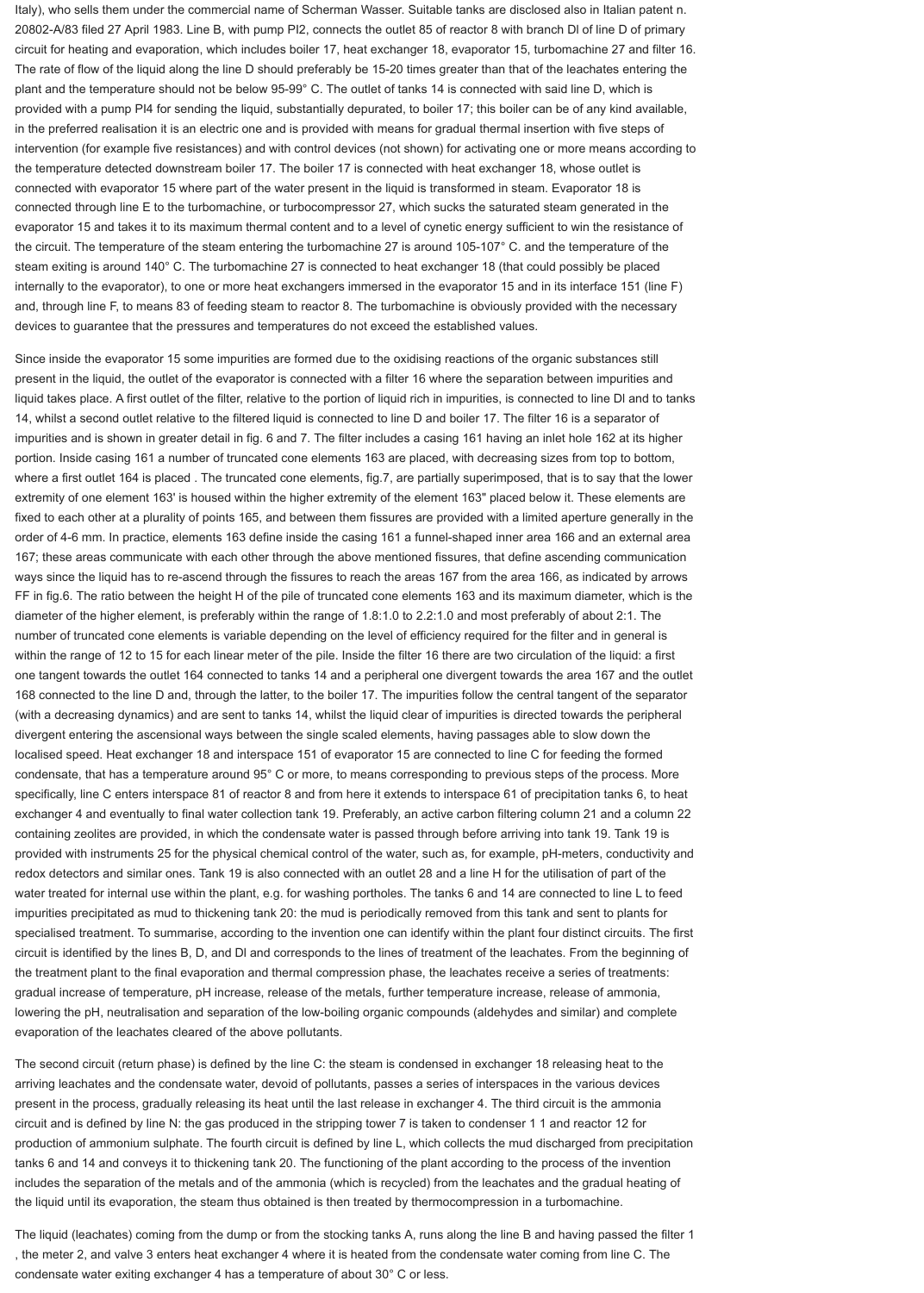around 105-107° C and is sucked by the turbocompressor that brings it to the maximum thermal content gives it propulsion sufficient to win the resistance of the circuit. 60% of its energy is sent to heat exchanger the liquid in arrival, 25% is sent by the turbomachine to other exchangers immersed in the evaporator 15 and the remaining 15% at the previous steps of treatment through line F.

The water exiting from evaporator 15 is containing impurities that are separated from the water in the filt the way above disclosed. The impurities are sent to line DI and to tanks 14 for their precipitation, whilst to impurities is fed to the line D. The condensate water has a temperature higher than  $95^{\circ}$  C and is sent along line C and line C and line C and line C and line C and line C and line C and line C and line C and line C an 8, to tanks 6 and to heat exchanger 4, releasing heat until it reaches a temperature of around 30° C or less, so then treated as above disclosed. The mud is discharged from tanks 14 and 6 to the thickening tank 20, the level controlled by a level detector 26.

As mentioned above, the treated water is in compliance with law requirements and can be discharged, whilst the ammonial the ammonial the ammonial the ammonial the ammonial the ammonial the ammonial the ammonial the ammonia sulphate can be shipped to end users in the agricultural sector.

# **CITAZIONI DIVERSE DA BREVETTI**

### **Riferimento**

1 \* See references of WO9857898A1

\* Citato da un esaminatore

## **CLASSIFICAZIONI**

| Classificazione internazionale | C02F1/66, C02F1/04, C02F1/58, B01D1/28                  |
|--------------------------------|---------------------------------------------------------|
| Classificazione cooperativa    | C02F1/586, C02F1/66, C02F1/048, B01D1/2846, C02F2103/06 |
| <b>Classificazione Europea</b> | C02F1/66, C02F1/58N, B01D1/28D4, C02F1/04Z              |

### **EVENTI LEGALI**

| <b>Data</b> | <b>Codice</b> | <b>Evento</b>                  | <b>Descrizione</b>                                                |
|-------------|---------------|--------------------------------|-------------------------------------------------------------------|
| 12 apr 2000 | AK.           | Designated contracting states: | Kind code of ref document: A1<br>Designated state(s): CH DE ES FI |
| 31 mag 2000 | 17P           | Request for examination filed  | Effective date: 20000113                                          |
| 13 set 2000 | 17Q           | First examination report       | Effective date: 20000727                                          |
| 27 giu 2001 | 18D           | Deemed to be withdrawn         | Effective date: 20001231                                          |